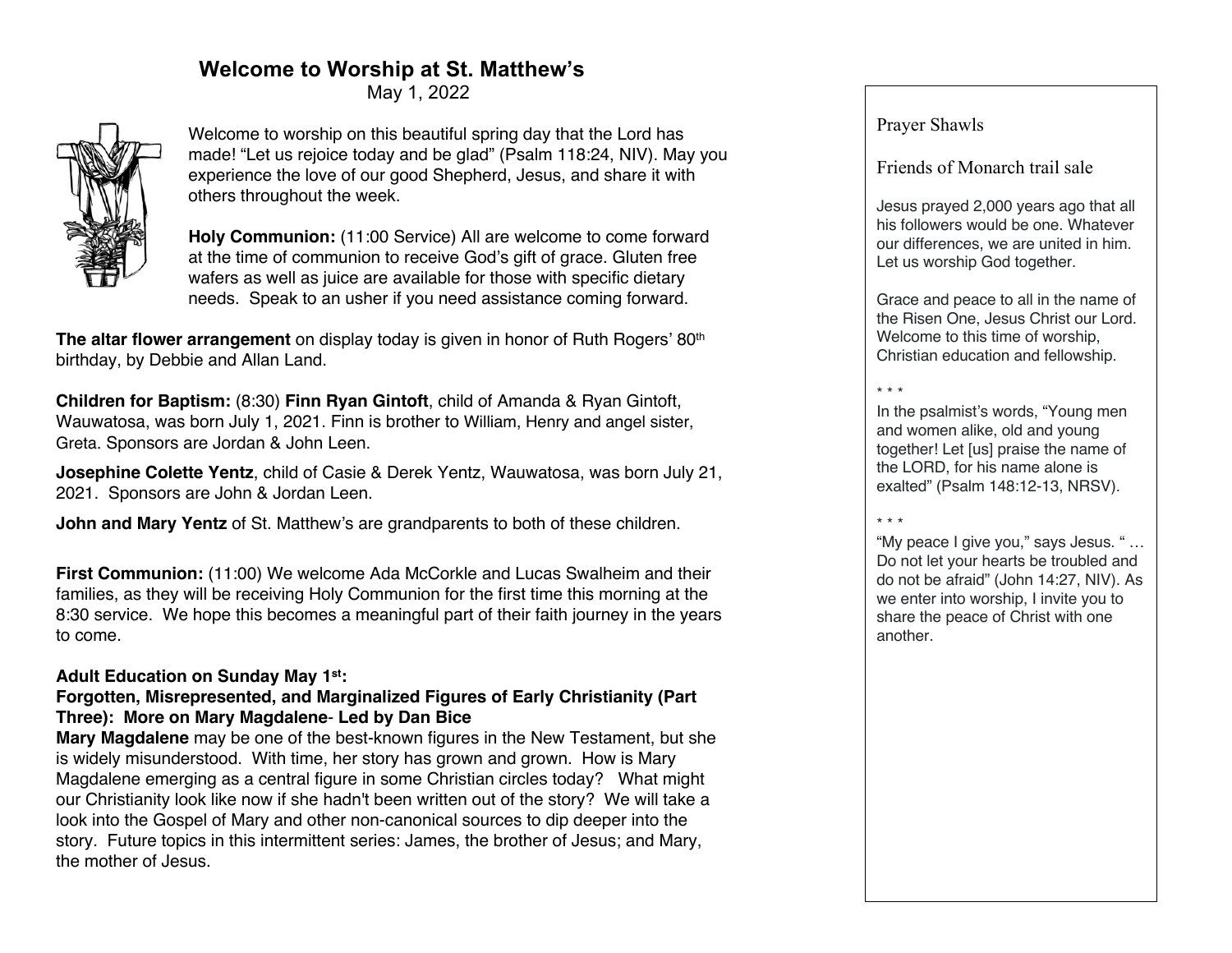## **Bulletin Announcement Insert – May 1, 2022**

#### **Women's Breakfast on Saturday, May 14th**

Join us for Breakfast & Bible Study with Pastor Ann from 8:30-9:30 am. We will also be assembling Toiletry Kits for Lutheran Social Services Refugee Resettlement

program. Here's the list of items needed for the kits. Please bring an item from the list and invite a friend to join you. All are welcome! Sign Up online at:

https://bit.ly/3MydCOO-Brkfst or contact sueswing@sbcqlobal.net or the church office.

Toilet paper Shampoo and Soap for tub or shower Soap for handwashing 1 toothbrush per person and tube of toothpaste (4-8) Personal hygiene items (such as deodorant, feminine hygiene products, and razors) Hair brush, Comb

#### **Your Help Needed with Pentecost Display**

For over 100 years, the spirit has been at work at St. Matthew's in and through the people who have been and are a part of our history. To represent that movement of the spirit, we are creating a Pentecost themed decoration for the center staircase, and we need your help!



All you have to do is make a simple origami flame using paper and directions that we will provide. Materials will be available starting this Sunday, May 1<sup>st</sup>, on a table in the Commons. Flames need to be returned no later than May  $15<sup>th</sup>$  so that we can assemble and hang the display in time for the May  $22<sup>nd</sup>$  celebration of our 100<sup>th</sup> anniversary. Thanks for your help!

#### **Annual Mother's Day Diaper Collection is Happening Now!** *Bring Diapers to St. Matt's through Mother's Day, May 8th*

Diapers of all sizes, unscented diaper wipes, and diaper rash creams are needed by our central city partners. They will be shared with Cross Lutheran, which will distribute them through the food pantry, and Reformation Lutheran, which will distribute them at their their upcoming Baby Fest, which offers safe sleep info and provides support to young parents. The cost of diapers is prohibitive to many families. About a third of US families struggle to afford diapers for their children, and diapers are not covered by low income assistance programs like SNAP and WIC. Please leave donations in the collection area under the coat rack across from the office. Thanks so much for your generosity.

**First Fridays Book Discussion Group** We are meeting in person at church. Discussion begin at 7 p.m. in the Upper Room. All are welcome.

**May 6, 2022 Hollywood Park: A Memoir** by Mikel Jollett (384 pages) **June 3, 2022 Ordinary Grace: A Novel** by William Kent Krueger (336 pages)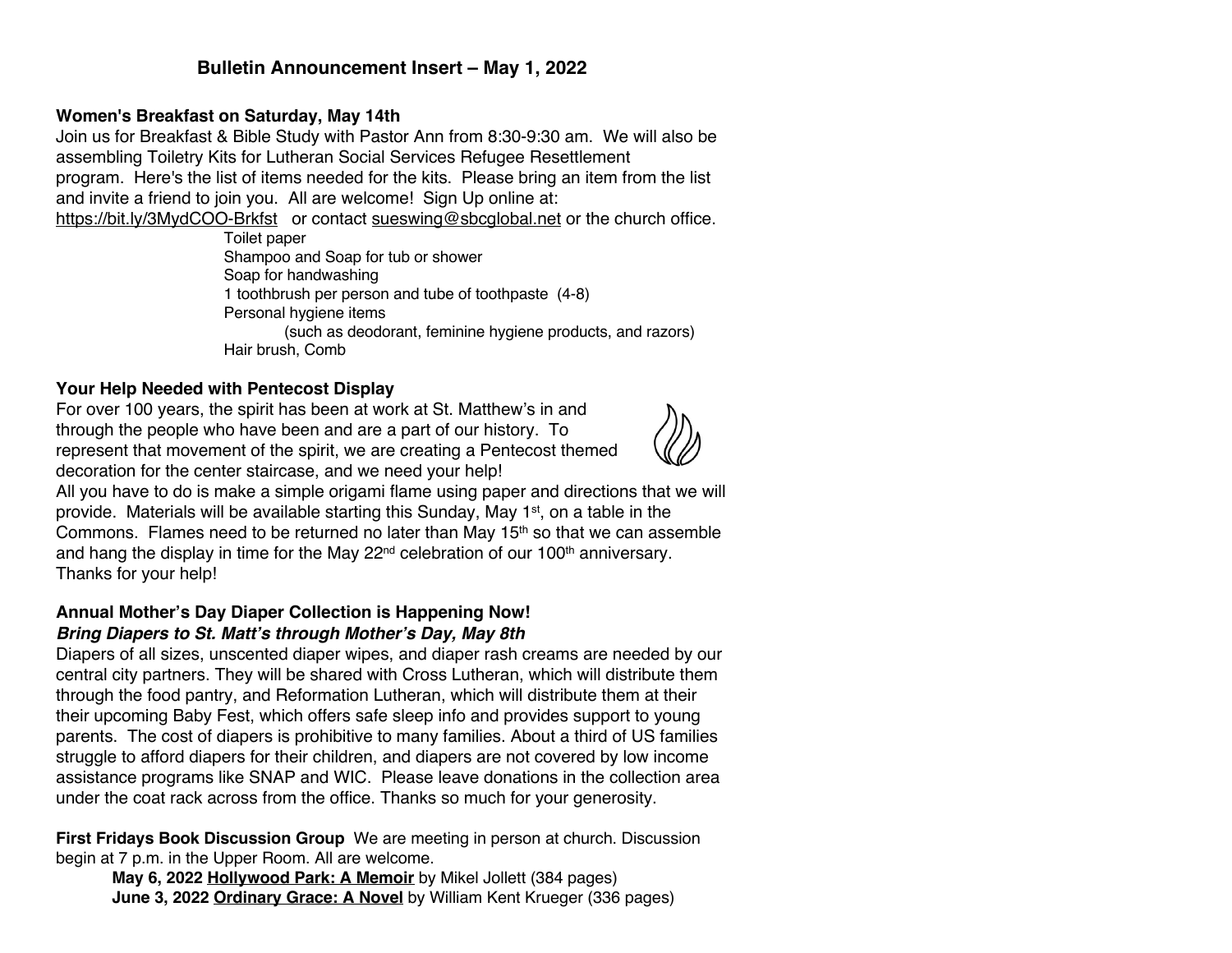#### **New Members Welcomed on May 22nd**

We invite all who have interest in joining St. Matthew's to attend our 8:30 worship service on Sunday, May  $22^{nd}$ . This will be a special day as we celebrate the 100<sup>th</sup> anniversary of our congregation. A highlight of the service will be welcoming new members into our church family! After the worship service from we will host a gathering for those who join to get to know the pastors and learn more about the mission and ministry of St. Matthew's. This time together will help us to connect personally and provide space to interact with church members as well as the others joining St. Matthew's Church on that day. This will take place from 10:00-10:45AM in the Upper Room at church. If we have not yet met you in person, or if you'd like to have an in-person conversation with one of the pastors or staff before May 22<sup>nd</sup> please let us know. We would love to meet you! Anyone interested in joining St. Matthew's Church on May 22nd please take a moment to RSVP to Sue Swing; sueswing@sbcglobal.net. Or, you may contact the church office at 414-774-0441.

#### **MT. MERU COFFEE**

Our Mt. Meru Spring Blend 22 in regular drip grind or bean is now available. This blend includes subtle natural flavors of dark chocolate, citrus, and coffee blossom blended with premium Peaberry and is only \$15 for 12 oz. We also have our regular and decaf coffee, Peaberry coffee and a selection of flavored coffees. Stop by today.

Mt. Meru coffee, improving the standard of living in the Meru region of Tanzania for over twenty three years.

**Textile Recycling Is Returning to St. Matthew's:** Better Earth Textile Recycling collects all sorts of used clothing and textiles and recycles them so they don't end up in landfills. We will collect these items here during the month of May, at the west entrance. Please bring your items in plastic bags. Check this Link for acceptable items: **https://bit.ly/3vnx5f2-textiles**

**Nursery Care is available this morning:** Emily Chiesa is on staff in the nursery for parents who wish to attend worship or adult education while their little ones are safe in the nursery. As with all our gatherings, careful thought and expert advice has gone into new nursery protocols, which are posted at the nursery entrance, or you can read the details here: https://bit.ly/3qQjUk6-Nursery

Nursery hours begin at 8:15 and continue through the 11:00 service. Thanks to Emily Chiesa for providing a warm consistent caregiver to this ministry. Please know that children are welcome in worship; the nursery is an option for parents who wish to use it.

**Interested in helping Afghan refugees?** In addition to the toiletry items being collected, there are some opportunities for people to volunteer time. LSS can use some administrative help in going through applications and there will soon be opportunities to help sort donated items. Please contact Peder Johanson at either johanson@wichurches.org or at 608-346- 2676 to get further information.